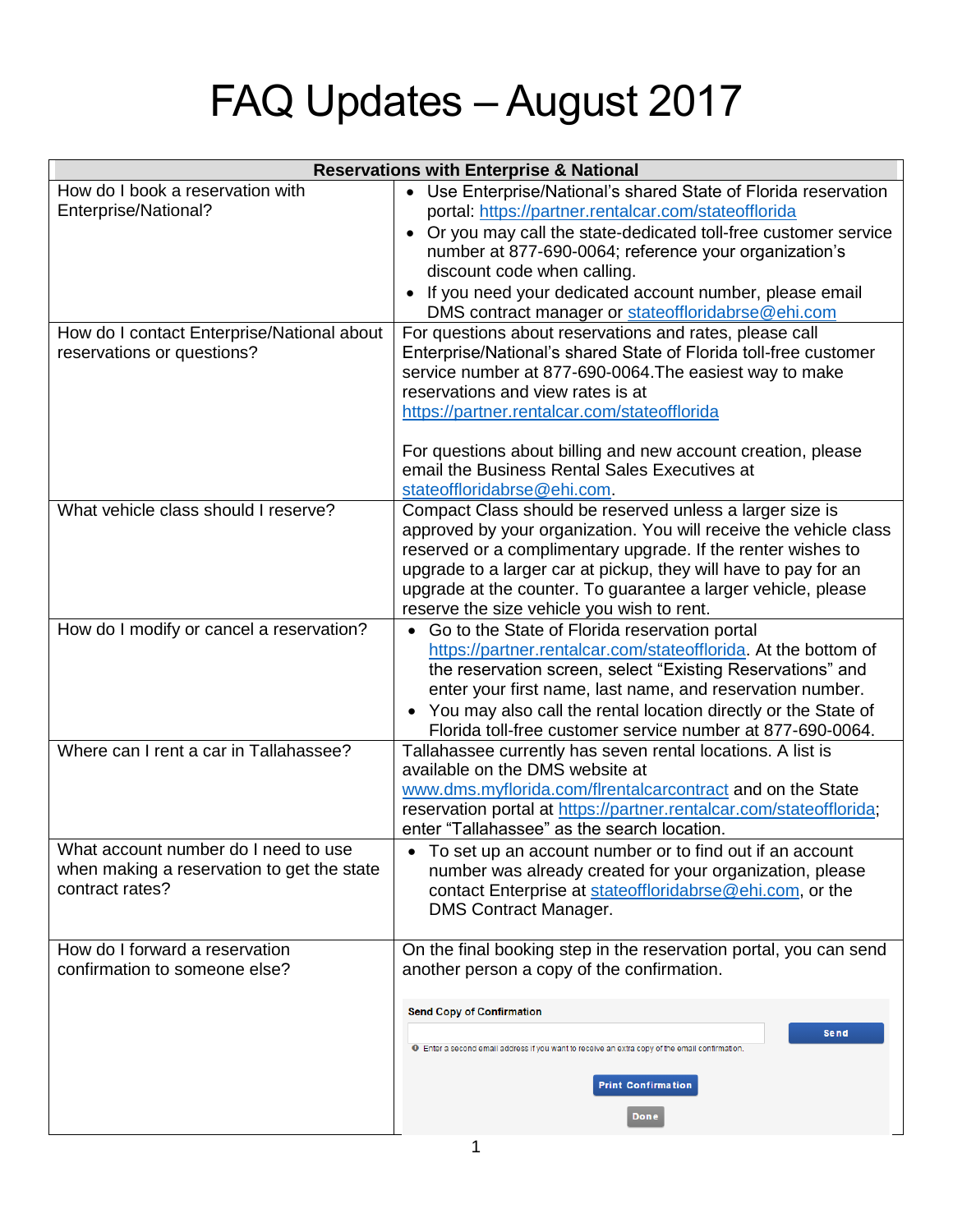| How do I book trips for a combination of<br>business and leisure travel time?                                           | Enterprise/National has the ability to split bill a rental (pay on 2<br>different cards). Renter should let the rental agent know upon<br>pickup which days are for personal use. The renter also has the<br>option to close out their business rental altogether and re-rent<br>the car for personal use.                                                                                                                                                                   |  |
|-------------------------------------------------------------------------------------------------------------------------|------------------------------------------------------------------------------------------------------------------------------------------------------------------------------------------------------------------------------------------------------------------------------------------------------------------------------------------------------------------------------------------------------------------------------------------------------------------------------|--|
|                                                                                                                         | Enterprise and National will not provide liability and collision/loss<br>damage insurance coverage for Leisure Rentals. Renters,<br>Business Associates and Personal Associates are responsible<br>for purchasing or having in effect such coverage for Leisure<br>Rentals.                                                                                                                                                                                                  |  |
| Are one-way rentals allowed on this<br>contract?                                                                        | Yes. Enterprise and National will not charge any drop fee or any<br>additional mileage charge for one-way rentals that occur within<br>the State of Florida. For any out-of-state one-way rentals of 700<br>miles or less, Contractor will not charge any drop fee or mileage<br>charge.                                                                                                                                                                                     |  |
|                                                                                                                         | Mileage will be assessed on any one-way rentals out-of-<br>state that exceed 700 miles. A mileage fee of \$0.20 will be<br>assessed for each mile beyond the initial 700 miles of the<br>rental.                                                                                                                                                                                                                                                                             |  |
| Are contractors and other authorized<br>representatives of my organization eligible<br>to rent cars under the contract? | Yes, representatives who you have authorized to travel on<br>$\bullet$<br>behalf of your organization to conduct official business may<br>rent cars.<br>When picking up a rental car, the authorized representative<br>will be required to present to Enterprise/National written<br>documentation provided by your organization on official<br>letterhead.                                                                                                                  |  |
|                                                                                                                         | Written documentation must state that the authorized<br>representative is approved to conduct official business on<br>behalf of your organization and rent a car.                                                                                                                                                                                                                                                                                                            |  |
| How do I reserve 12 and 15 passenger<br>vans?                                                                           | These vehicles are not available on the reservation portal<br>and may only be reserved by email at<br>stateoffloridabrse@ehi.com or by calling the rental location<br>directly.<br>Please provide 72-hour advance notice.<br>$\bullet$                                                                                                                                                                                                                                       |  |
| <b>Two Brands, One Program</b>                                                                                          |                                                                                                                                                                                                                                                                                                                                                                                                                                                                              |  |
| How do I know which brand to use?                                                                                       | You will have access to National and Enterprise at the<br>$\bullet$<br>airport.<br>You will have access to Enterprise at non-airport locations.<br>$\bullet$<br>Use Enterprise for month-long rentals and specialty<br>vehicles, such as 12-passenger vans, luxury, SUV, minivan,<br>and pick-up trucks.<br>If the specialty vehicle you need is not available in the<br>portal, email stateoffloridabrse@ehi.com and a<br>representative will find and reserve one for you. |  |
| What are the advantages of National?                                                                                    | Complimentary membership in Emerald Club<br>$\bullet$<br>Counter bypass with Emerald Aisle Service<br>Choose your own car when you rent - often a<br>complimentary upgrade                                                                                                                                                                                                                                                                                                   |  |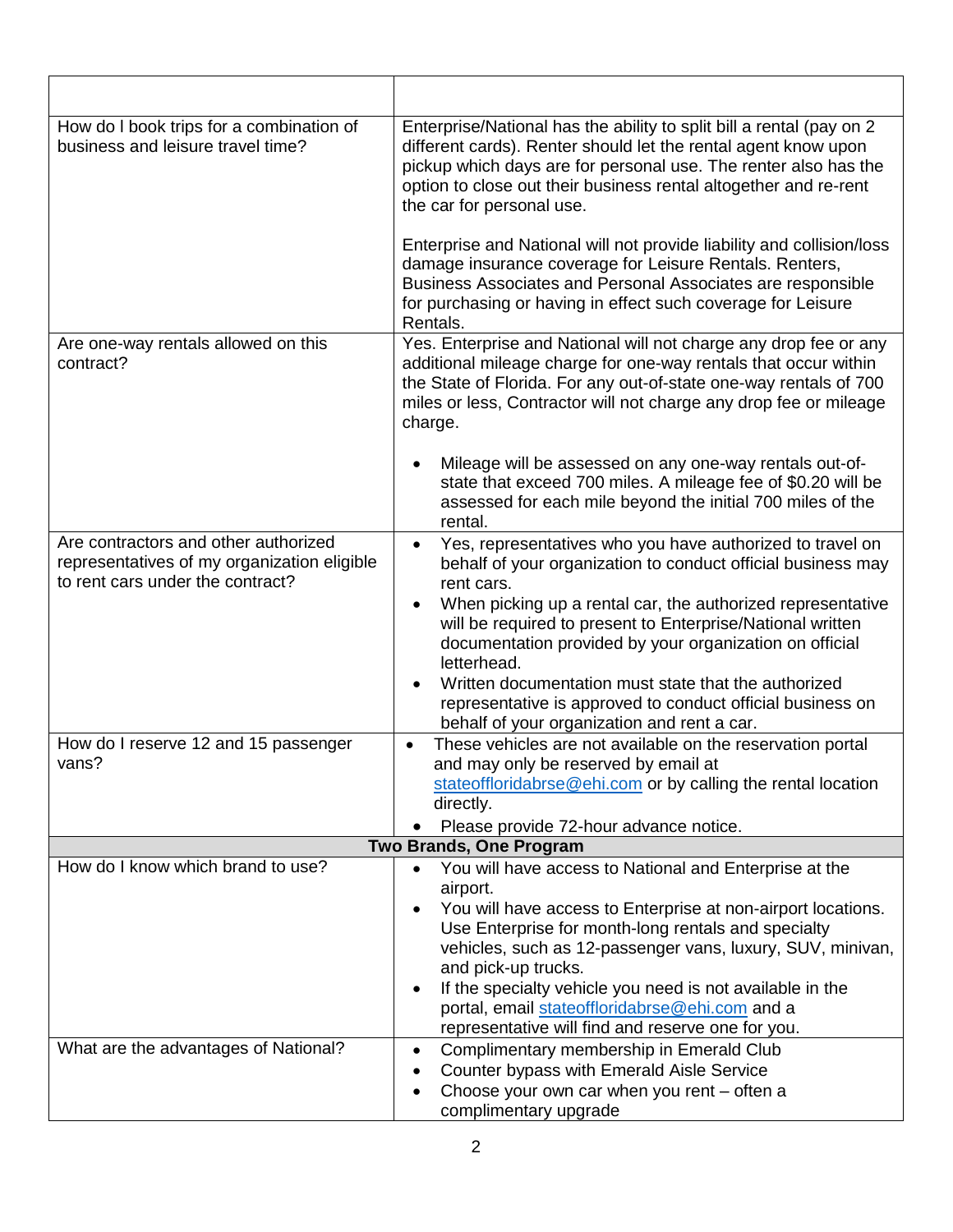| What are the advantages of Enterprise?                             | Emerald Club members-only counters with pre-printed<br>$\bullet$<br>rental agreements<br>Rewards – free rental credits or frequent flyer miles<br>Special offers and travel discounts<br>Free customer pickup and drop-off within 10 miles of the<br>$\bullet$                                                                                                  |
|--------------------------------------------------------------------|-----------------------------------------------------------------------------------------------------------------------------------------------------------------------------------------------------------------------------------------------------------------------------------------------------------------------------------------------------------------|
|                                                                    | local branch with a 24-hour advance notice<br>Enterprise provides a vast network of home-city locations to<br>service your off-airport needs.<br>Recognition - Emerald Club members are recognized at all<br>$\bullet$<br>U.S. Enterprise locations and earn points towards free<br>rental days (details to come).                                              |
|                                                                    | <b>Emerald Club Membership</b>                                                                                                                                                                                                                                                                                                                                  |
| What is the Emerald Club?                                          | • Emerald Club is the loyalty program providing members with<br>exclusive benefits and privileges to make renting faster and<br>easier.<br>• Members with a reservation for a midsize or larger car at a<br>National location can bypass the rental counter and proceed<br>to the Emerald Club Aisle where they may simply select any                           |
|                                                                    | vehicle - midsize or larger. Regardless of the vehicle<br>selected, a member pays only the midsize rate.<br>Take the virtual tour at www.emeraldaisle.com/video<br>The Emerald Club rewards travelers with three tiers of<br>privilege: Emerald Club, Emerald Club Executive, and<br><b>Emerald Club Executive Elite.</b>                                       |
| How do I enroll in the Emerald Club?                               | You may enroll online through the shared State of<br>Florida portal at https://partner.rentalcar.com/stateofflorida. If you<br>experience difficulty, call Enterprise Account Manager Danny<br>Grosenbaugh at 850-296-9002.                                                                                                                                     |
| How do I earn Emerald Club rewards at<br>Enterprise?               | • Enter your Emerald Club number when you reserve a<br>vehicle.<br>• Members of Emerald Club enjoy faster reservations, quicker<br>rentals, and member discounts at Enterprise.<br>Leisure rentals earn rental credits toward higher status and<br>free rental days.<br>• At this time, any free rental days earned must be redeemed<br>at a National location. |
| What if I am already an Emerald Club<br>member?                    | • If you are already an Emerald Club member, simply email<br>your Emerald Club membership number to the dedicated<br><b>Account Development Representative</b><br>(stateoffloridabrse@ehi.com).<br>Please make sure the words "Match to State of Florida<br>Program" are in the subject line.                                                                   |
| May I rent for personal travel with my<br>Emerald Club membership? | • Yes! Your Emerald Club membership is valid for all of your<br>rentals with National and Enterprise whether for business or<br>leisure use.<br>• Leisure rentals do not include insurance coverage (damage<br>waiver and liability protection).<br>Be sure to reference Account Number: XZ5550A.                                                               |
| May I use Emerald Club rewards for<br>leisure travel?              | Yes, using Emerald Club rewards for leisure travel is allowed<br>under the contract.                                                                                                                                                                                                                                                                            |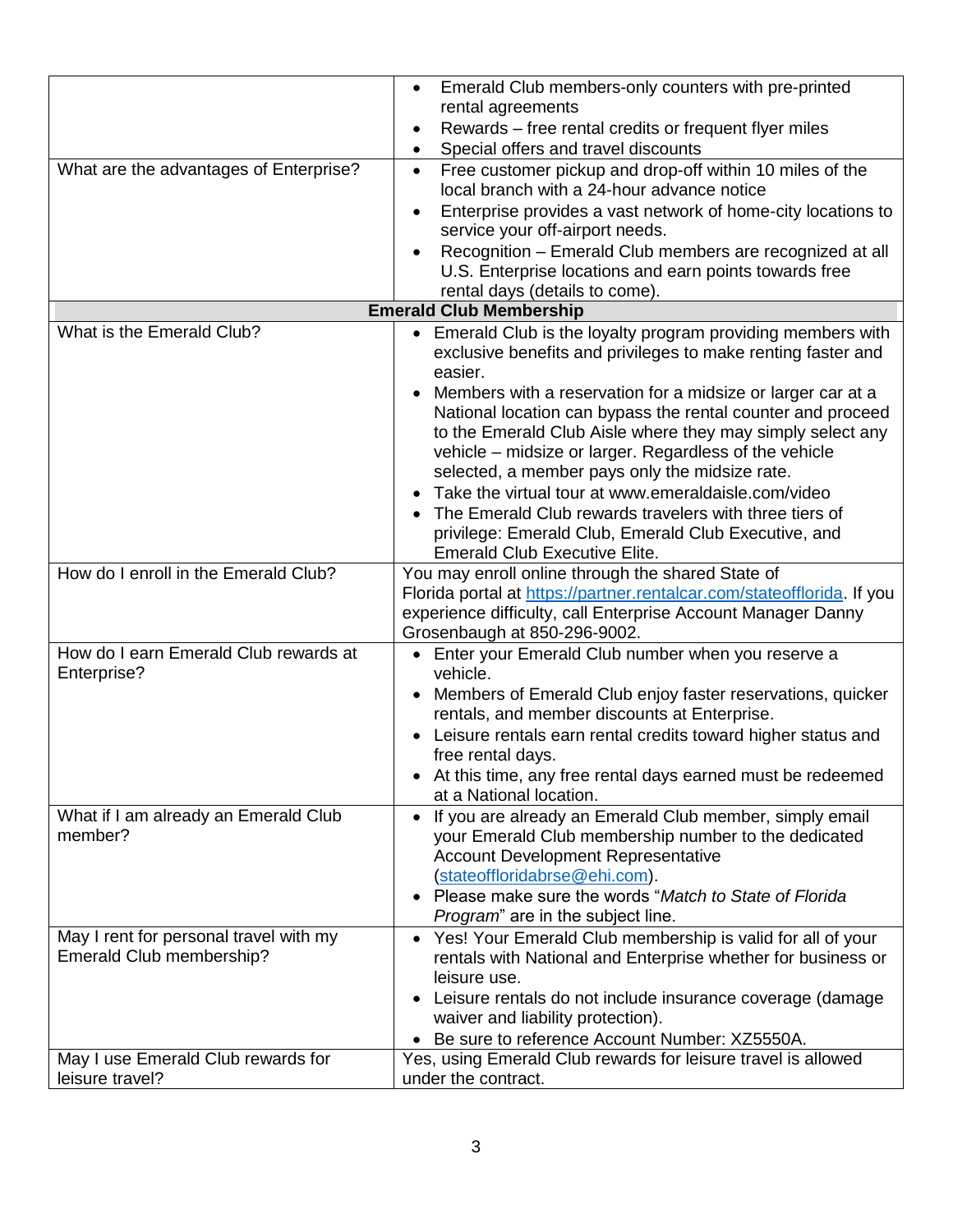| What is the "Emerald Club Source Code" I                                             | This number is pre-populated in order to tell the system that the                                                                                                                                                                                                                                                                                                                                                                                        |  |
|--------------------------------------------------------------------------------------|----------------------------------------------------------------------------------------------------------------------------------------------------------------------------------------------------------------------------------------------------------------------------------------------------------------------------------------------------------------------------------------------------------------------------------------------------------|--|
| see when I attempt to enroll in the Emerald                                          | person enrolling is a state contract customer. Please ignore and                                                                                                                                                                                                                                                                                                                                                                                         |  |
| Club?                                                                                | do not change this number.                                                                                                                                                                                                                                                                                                                                                                                                                               |  |
| How should my name be entered when I                                                 | Enroll in the Emerald Club and book reservations using your                                                                                                                                                                                                                                                                                                                                                                                              |  |
| enroll in Emerald Club?                                                              | legal name as displayed on your driver's license.                                                                                                                                                                                                                                                                                                                                                                                                        |  |
|                                                                                      | <b>Refuel Policy</b>                                                                                                                                                                                                                                                                                                                                                                                                                                     |  |
| What is the refuel policy with<br>Enterprise/National?                               | • To avoid fuel charges, return the vehicle with the same level<br>of fuel received at the time of check out.                                                                                                                                                                                                                                                                                                                                            |  |
|                                                                                      | Because airport locations have on-site fueling stations, all<br>rentals from the airport will have a full tank.                                                                                                                                                                                                                                                                                                                                          |  |
|                                                                                      | Enterprise is required to provide a minimum half tank of fuel<br>at checkout at all non-airport Florida locations, and quarter<br>tank at non-Florida locations.                                                                                                                                                                                                                                                                                         |  |
|                                                                                      | For business rentals DO NOT accept vendor's prepaid fuel<br>option. Fuel price per gallon is set and updates monthly, to<br>see current price per gallon see contracts page under rates<br>and other charges.                                                                                                                                                                                                                                            |  |
|                                                                                      | • For leisure rentals you may choose to accept the vendor's<br>prepaid fuel service option or not.                                                                                                                                                                                                                                                                                                                                                       |  |
|                                                                                      | <b>Payment Methods</b>                                                                                                                                                                                                                                                                                                                                                                                                                                   |  |
| What payment options are available?                                                  | You can pay for rentals using a purchasing card or a<br>personal credit card.                                                                                                                                                                                                                                                                                                                                                                            |  |
|                                                                                      | Direct billing can be accomplished with a purchasing card if<br>$\bullet$<br>setup with Enterprise/National.                                                                                                                                                                                                                                                                                                                                             |  |
| How do I setup direct billing with a<br>purchasing card for my organization?         | You can setup a direct billing account with a purchasing card for<br>your organization by contacting the dedicated Account<br>Development Representative at stateoffloridabrse@ehi.com.<br>State agencies should contact their agency's purchasing card<br>administrator for approval before choosing this option.                                                                                                                                       |  |
| How do I make a reservation for another<br>traveler and have it billed to my P-Card? | A Direct Billing Number will be required. You can request a<br>$\bullet$<br>Direct Billing Number by completing the Electronic Billing<br>Application. Please email stateoffloridabrse@ehi.com to<br>request this application. Please note process may take<br>several days to complete.<br>Once you receive your Direct Billing Number, you will be sent a<br>step-by-step guide for setting up reservations with your Direct<br><b>Billing Number.</b> |  |
| What if I made a reservation before my<br>billing number was issued?                 | You can contact Enterprise/National to have your Direct Billing<br>Number associated with any existing reservations. Email<br>stateoffloridabrse@ehi.com.                                                                                                                                                                                                                                                                                                |  |
| May I rent with my personal credit card?                                             | Yes, but Florida sales tax and surcharge will be applied to the<br>rental.                                                                                                                                                                                                                                                                                                                                                                               |  |
| May I rent with my personal bank-issued<br>debit card?                               | Yes, but there are additional requirements including a \$200<br>deposit and residency verification. Please contact the local rental<br>location for their debit card policy.                                                                                                                                                                                                                                                                             |  |
| <b>Additional Charges &amp; Tax</b>                                                  |                                                                                                                                                                                                                                                                                                                                                                                                                                                          |  |
| Will I be charged Florida sales tax and<br>surcharges for business rentals?          | Florida sales tax and the \$2 per day Florida surcharge will<br>$\bullet$<br>show on your reservation and on the website during<br>booking. The tax and surcharge will be removed at the<br>counter by the rental agent if the rental is for business use<br>and paid for by PCard or assigned Direct Billing Number.                                                                                                                                    |  |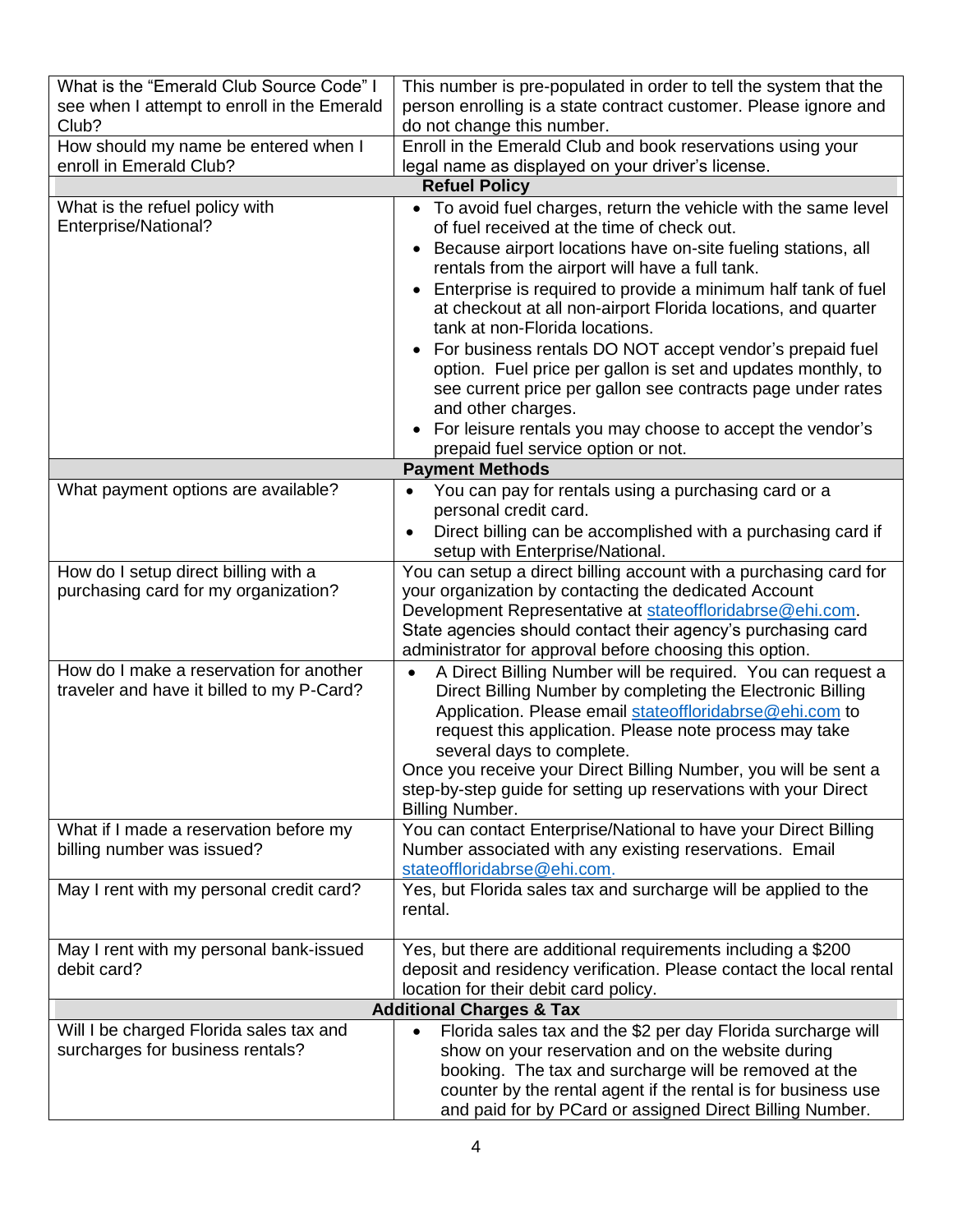| Is Enterprise/National allowed to charge<br>me a Vehicle Licensing Fee and Tire &<br><b>Battery Fee?</b> | Taxes are only removed for rentals originating in the State<br>of Florida.<br>Taxes will be charged if paid by personal credit card even if<br>$\bullet$<br>you are being reimbursed for the rental by your agency<br>A Vehicle Licensing Fee (VLF) and Tire & Battery Fee<br>$\bullet$<br>(TBF) will appear as separate line items on your invoice.<br>Enterprise/National is not permitted to charge these fees in<br>$\bullet$<br>addition to the base rental rate and, and if charged, must<br>deduct these fees from the base rental rate.<br>Example: Compact Daily Rate = \$25.55<br>Compact Daily Rate with VLF (\$0.69) and TBF (\$0.02) |
|----------------------------------------------------------------------------------------------------------|---------------------------------------------------------------------------------------------------------------------------------------------------------------------------------------------------------------------------------------------------------------------------------------------------------------------------------------------------------------------------------------------------------------------------------------------------------------------------------------------------------------------------------------------------------------------------------------------------------------------------------------------------|
| Why am I charged additional fees when I                                                                  | $deducted = $24.84$<br>When renting from airport locations, your rental will be subject to                                                                                                                                                                                                                                                                                                                                                                                                                                                                                                                                                        |
| rent from at an airport?                                                                                 | mandated concession fees and facility charges. For a list of<br>mandated airport fees, please visit contracts page under rates<br>and other charges. www.dms.myflorida.com/flrentalcarcontract.                                                                                                                                                                                                                                                                                                                                                                                                                                                   |
| Will I be charged taxes and additional fees<br>when I rent in other states?                              | Yes, your rental will be subject to any taxes and fees mandated<br>by other state or local governments.                                                                                                                                                                                                                                                                                                                                                                                                                                                                                                                                           |
| Who should I contact if I have questions<br>about charges or need a refund?                              | Please email the Enterprise/National account representative<br>team at stateoffloridabrse@ehi.com.                                                                                                                                                                                                                                                                                                                                                                                                                                                                                                                                                |
|                                                                                                          | <b>Pickup Tips &amp; Suggestions</b>                                                                                                                                                                                                                                                                                                                                                                                                                                                                                                                                                                                                              |
| How long will the pickup process take once<br>I arrive at the rental location?                           | Emerald Club Members should anticipate a wait time of no<br>$\bullet$<br>more than 5 minutes to pick up their car because the<br>majority of their personal information is in their member<br>profile.<br>All other renters should anticipate a wait time of no more than 10<br>minutes to pick up their car with an advanced reservation.                                                                                                                                                                                                                                                                                                        |
| Who must be present to rent the car?                                                                     | At the time of pickup, the primary renter must be present at the<br>rental location to receive the car. The primary renter is the<br>person whose name appears on the reservation and who will<br>sign the rental agreement and pay the rental charges.                                                                                                                                                                                                                                                                                                                                                                                           |
| Are additional drivers allowed to operate<br>the vehicle?                                                | Yes. There is no charge for additional drivers, provided they<br>$\bullet$<br>are business associates or personal associates (members<br>of the same household as the primary renter and over the<br>age of 25).<br>Additional drivers do not have to be present to be added on<br>the rental agreement.                                                                                                                                                                                                                                                                                                                                          |
| Are there age restrictions on vehicle<br>rentals?                                                        | For business use:<br>Renters 18 and older may rent all contracted vehicle<br>$\bullet$<br>classes, except passenger vans.<br>Renters 21 and older may rent all vehicles.<br>For leisure use:<br>Renters under 21 may NOT rent a car.<br>Renters 21-24 year olds may rent sedans.<br>Renters 25 years and older may rent all vehicle classes.                                                                                                                                                                                                                                                                                                      |
| What do I need with me to pick-up the car?                                                               | Renters will need their valid driver's license, State identification<br>badge and a valid form of payment when paying with credit card;<br>additional verification is required when paying with a debit card.                                                                                                                                                                                                                                                                                                                                                                                                                                     |
| May I park my personal car at the rental<br>location?                                                    | Airport locations: Parking is available per airport terms.<br>Non-Airport locations: Limited parking may be available on a<br>case-by-case basis with preapproval by the rental location.                                                                                                                                                                                                                                                                                                                                                                                                                                                         |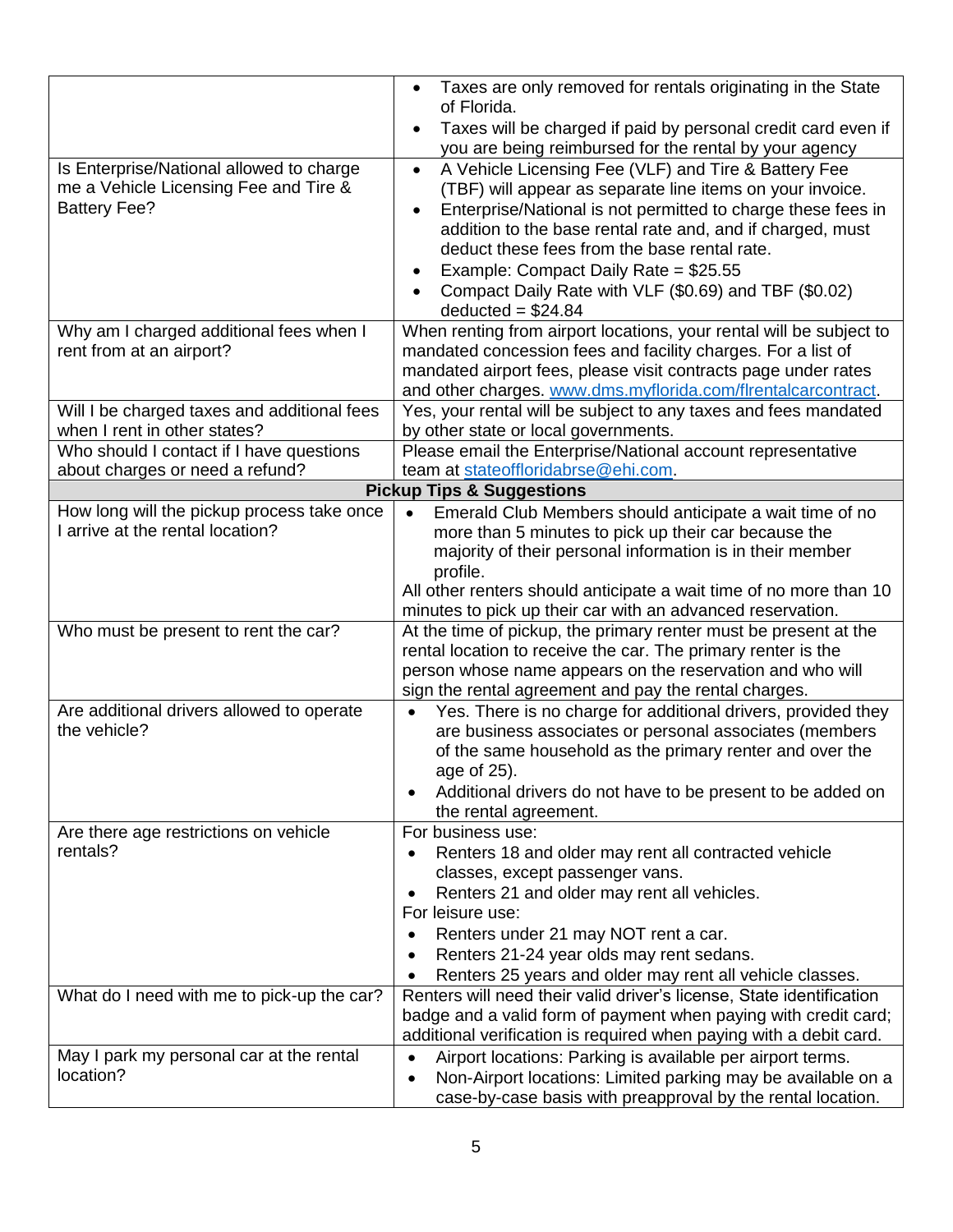|                                                                                                                         | "We'll pick you up" service is encouraged for these<br>locations.                                                                                                                                                                                                                                                                                                                                                                                                                                                                                                                                                                                                                                                                                                                                                                                                         |
|-------------------------------------------------------------------------------------------------------------------------|---------------------------------------------------------------------------------------------------------------------------------------------------------------------------------------------------------------------------------------------------------------------------------------------------------------------------------------------------------------------------------------------------------------------------------------------------------------------------------------------------------------------------------------------------------------------------------------------------------------------------------------------------------------------------------------------------------------------------------------------------------------------------------------------------------------------------------------------------------------------------|
| How do I arrange for the free "We'll pick<br>you up" service?                                                           | This service is available at Enterprise non-airport locations.<br>Contact the Enterprise location at least 24 hours prior to your<br>reservation to arrange. This service is limited to a 10-mile radius<br>of the Enterprise location.                                                                                                                                                                                                                                                                                                                                                                                                                                                                                                                                                                                                                                   |
| What if I want to combine my business and<br>leisure travel and have the billing split<br>between two forms of payment? | Proceed with booking a business reservation. At the time of<br>pickup, tell the rental attendant which days of the rental are for<br>leisure use. Renters are to provide two separate forms of<br>payment to pay for business and leisure travel.                                                                                                                                                                                                                                                                                                                                                                                                                                                                                                                                                                                                                         |
|                                                                                                                         | <b>Return Tips &amp; Suggestions</b>                                                                                                                                                                                                                                                                                                                                                                                                                                                                                                                                                                                                                                                                                                                                                                                                                                      |
| Who can return my rental car?                                                                                           | A business or personal associate may return the vehicle on<br>behalf of the primary renter.                                                                                                                                                                                                                                                                                                                                                                                                                                                                                                                                                                                                                                                                                                                                                                               |
| How do I get a copy of the receipt?                                                                                     | Renters are provided a rental receipt upon each return either<br>$\bullet$<br>in person or sent to the email address on file.<br>Emerald club users are emailed receipt within 30 minutes of<br>$\bullet$<br>return.<br>You can also have a copy sent to you by calling: 1-800-468-<br>$\bullet$<br>3334 or emailing stateoffloridabrse@ehi.com and providing<br>renter name and rental agreement number.                                                                                                                                                                                                                                                                                                                                                                                                                                                                 |
| In what condition does the car need to be<br>returned?                                                                  | Routine dirt and minor trash is to be expected. Detailing fees are<br>assessed if the vehicle is returned in an unreasonably dirty<br>condition, i.e., smoke smell, stains, or excessive pet hair.                                                                                                                                                                                                                                                                                                                                                                                                                                                                                                                                                                                                                                                                        |
|                                                                                                                         | <b>Toll Payment</b>                                                                                                                                                                                                                                                                                                                                                                                                                                                                                                                                                                                                                                                                                                                                                                                                                                                       |
| How do I pay for tolls when renting from<br>Enterprise/National?                                                        | If renter has a SunPass transponder:<br>Renter may use their own SunPass transponder when<br>$\bullet$<br>traveling in an Enterprise/National car.<br>If renter does not have a SunPass transponder:<br>Enterprise uses a plate pass recognition system; when<br>driving through designated toll lanes, renters are<br>automatically enrolled in the TollPass service.<br>A third party, the Highway Toll Administration (HTA), will<br>charge your credit/debit card for all tolls plus a TollPass<br>Convenience Charge (TCC) of \$3.95 for every rental day<br>you generate a toll using the TollPass service. The TCC will<br>not exceed \$19.75 for the entire rental period.<br>Tolls will be charged to the credit card on file 2-4 weeks<br>$\bullet$<br>after the rental.<br>Further questions can be directed to TollPass at 877-765-5201<br>or www.htallc.com. |
|                                                                                                                         | <b>Insurance Coverage</b>                                                                                                                                                                                                                                                                                                                                                                                                                                                                                                                                                                                                                                                                                                                                                                                                                                                 |
| Should I select the optional insurance<br>coverages offered by Enterprise and<br>National?                              | If you are renting for business use, do not accept any of the<br>$\bullet$<br>optional insurance coverages when you enroll in the<br>Emerald Club or when you pick up the car and sign the<br>rental agreement. These coverages are included in the state<br>contracted rates and are automatically included on all<br>business rentals.<br>If you are renting for leisure use, these coverages are NOT<br>$\bullet$<br>included, but can be added to your reservation at your<br>expense.                                                                                                                                                                                                                                                                                                                                                                                |